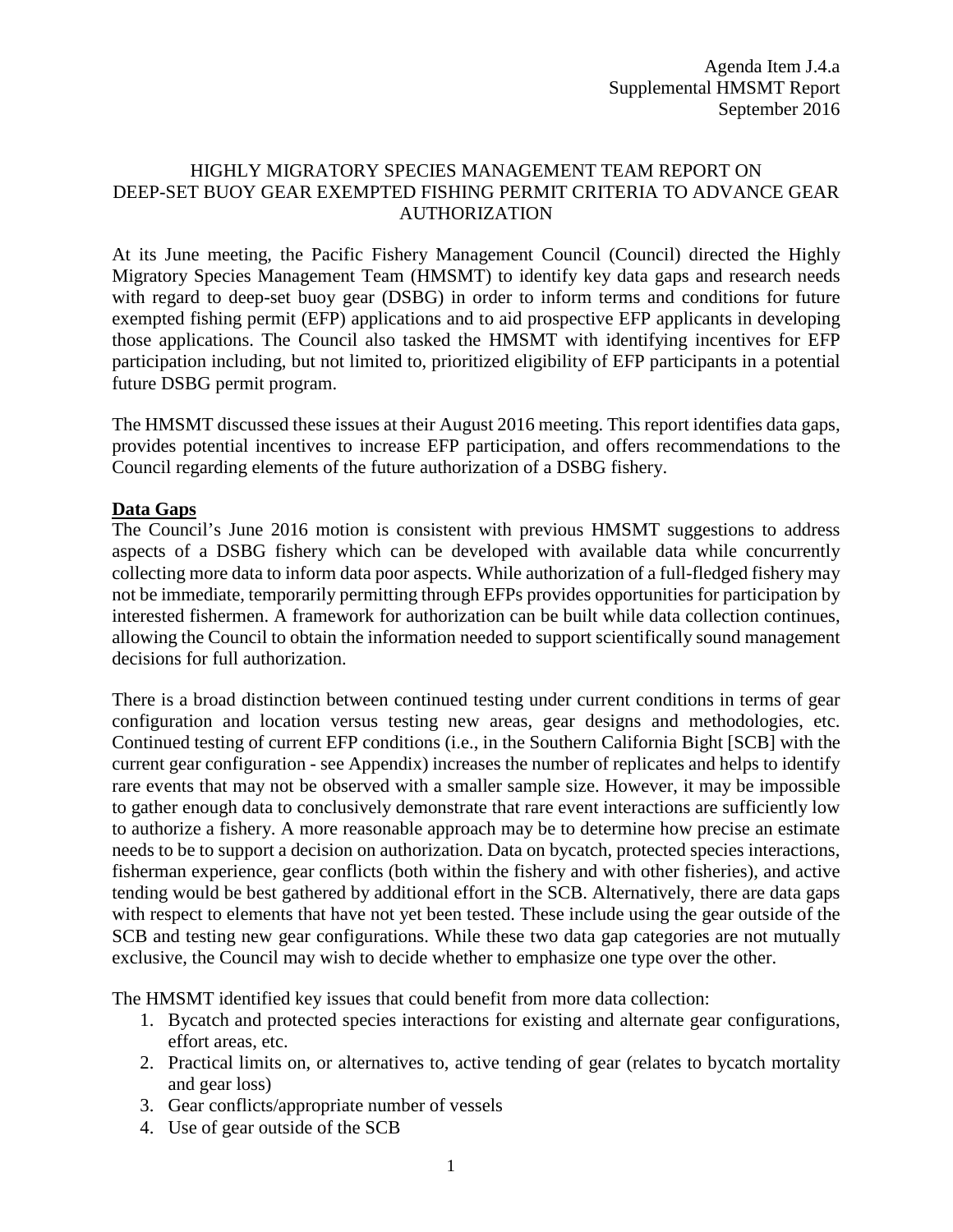- 5. Gear configurations (e.g., linked buoy gear being tested by PIER)
- 6. Gear performance, especially in the hands of inexperienced fishermen
- 7. Ability to use DSBG in combination with other fishing gears (other than harpoon or drift gillnet (DGN)) on the same trip (concurrent gear use)
- 8. Economic considerations

#### *1. Bycatch and Protected Species Interactions*

This gear is intended to minimize protected species interactions and bycatch of non-marketable species. While the limited research and EFP effort to date have shown minimal bycatch in both volume and number of species, these are subject to change because effort occurs in new areas and times of the year. This unknown warrants additional information because individual species and less favorable fishing conditions could result in higher levels of discard mortality as well as threats to human safety at sea. Restrictions to address this would be more difficult to address after authorization has already taken place.

#### *2. Active Tending*

A key component of using DSBG is active tending, which allows gear to be retrieved quickly once a strike occurs, reducing mortality and lowering the risk of lost gear. Research conducted by PIER suggests that up to 10 pieces of gear can be actively tended under the current configuration. However, EFP applicants might want to test that supposition further as use of DSBG in less than favorable conditions may decrease the number of pieces that can be properly monitored, and ideal conditions may allow for efficient tending of more pieces.

The limits of active tending could be explored in a variety of ways. If alternatives to constant visual contact were tested, it might be possible for fishermen to simultaneously engage in other fishing activities (e.g., harpoon, troll) that could make DSBG more economically feasible. Cost-effective remote monitoring technologies that could substitute for keeping gear in constant visual range might allow for more operational flexibility and effective enforcement.

#### *3. Gear conflicts/proper number of vessels*

A concern with authorizing the fishery regards potential conflict, both between DSBG fishermen and with other fisheries, especially if fishing mainly occurs in the SCB. Both PIER research and EFP fishing activity have occurred almost exclusively in the SCB. While gear conflicts in northern California may be less of an issue due to the larger geographical range, the SCB is a relatively small area and has a high prevalence of recreational fishing vessels which could potentially result in conflict between these two groups.

Similarly, one of the biggest unknowns is the appropriate size of a DSBG fishery (i.e., the number of vessels authorized to fish). It seems likely that a limited entry permit may be necessary for the SCB, but there is no current way to know what the appropriate number may be. Gradually expanding the size of the fishery through EFPs may be the most efficient and precautionary way to ensure proper permitting.

As an example of potential gear conflicts, recreational fishermen have already started to voice complaints on recreational fishing forums. These complaints mainly regard the presence of indicator flags at popular offshore fishing locations, reportedly making it difficult for anglers to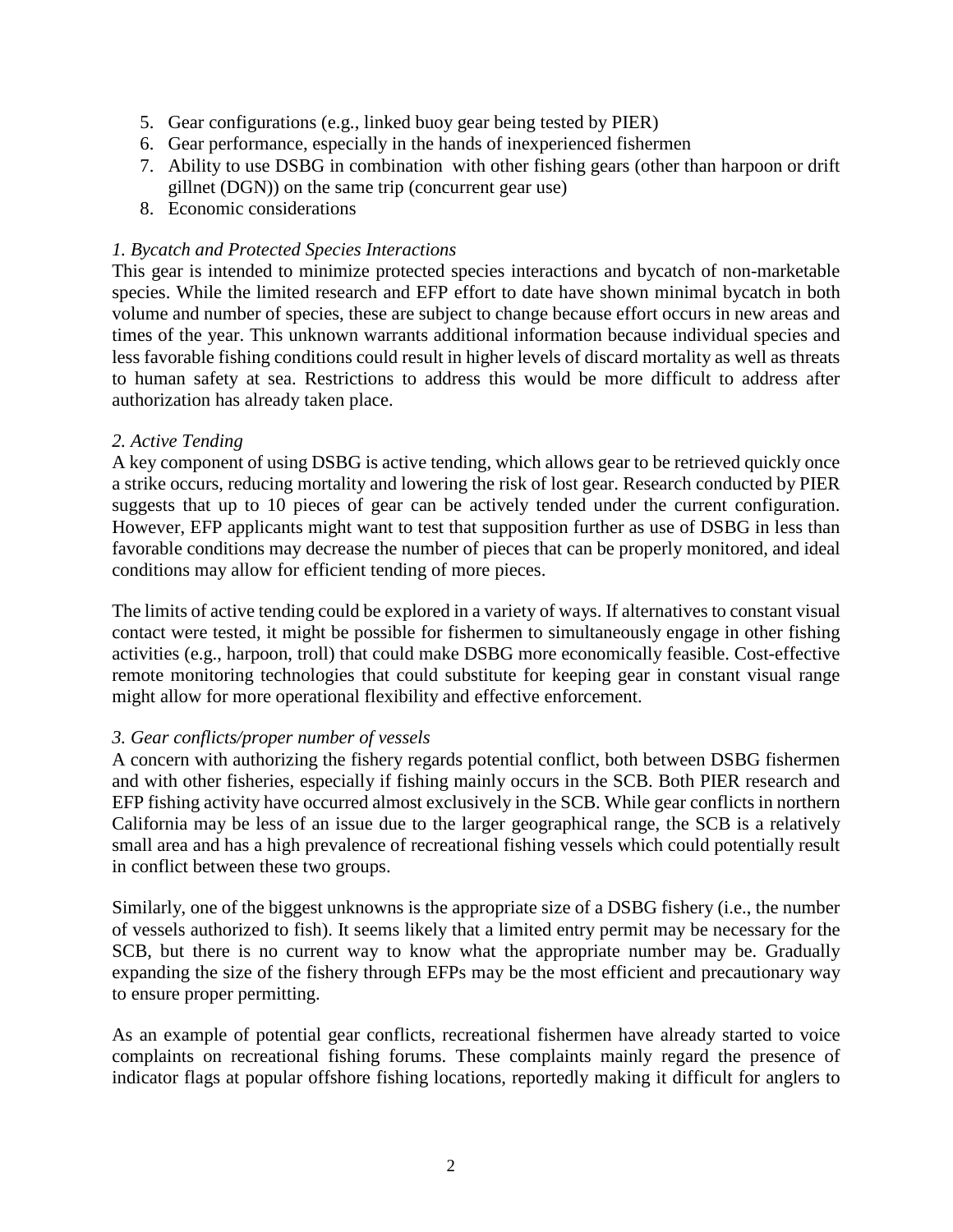effectively spot activity of distant tuna schools. To help prevent unforeseen issues, such as gear conflicts, it is important to be prudent in moving towards authorization.

### *4. Use of DSBG outside the SCB*

DSBG is envisioned as a small-scale artisanal gear appropriate for small vessels with lower operating costs. Due to ocean conditions in the fall and winter months when swordfish are available, these vessels may have difficulty operating outside the SCB. There may be untested times of the year when sea conditions are favorable and swordfish are available in other areas. For instance, DSBG may be feasible outside of the SCB (either through larger vessels or fishing in certain seasons). Although PIER has conducted limited gear research off of Monterey, CA, EFP fishing has only occurred in the SCB.

Because of differences in habitat, target species catch rates, bycatch composition and bycatch rates are likely different in different regions. EFP testing outside the SCB may be considered a prerequisite to authorizing a fishery outside the SCB.

# *5. Gear Configurations*

PIER is testing linked buoy gear, a configuration envisioned for larger-scale operations that may produce catch volumes more similar to DGN. The Council might want to encourage expanded EFP testing of this, and other gear configurations, to address the following objectives:

- Larger volume gear, such as linked buoy gear (feasible for larger vessels with higher operating costs)
- Use of configuration components that degrade with time, to help mitigate lost gear
- Economic viability of different gear configurations
- Effective gear tending (e.g., GPS or other electronic strike indicators that may allow for a more flexible definition of "actively tended")

# *6. Gear Performance*

Nearly all gear testing has been conducted under carefully controlled conditions with the oversight of PIER. It may be valuable to collect additional data on the performance of DSBG in the hands of inexperienced DSBG fishermen through EFPs prior to full authorization. This would provide the Council with information on the DSBG learning curve and the necessity for DSBG training for new entrants to a fully authorized fishery. If the fishery were to be authorized prematurely, inexperienced fisherman may have the opportunity to use the gear, with the potential result of more bycatch and possible lost gear. It is unknown how "resilient" the gear may be to misuse or lack of experience. There may be natural attrition of those with limited experience that do not rapidly become proficient with the gear.

# *7. Concurrent Gear Use*

Preliminary information shared by PIER and EFP participants has indicated that fishing DSBG and harpoon concurrently is feasible under certain conditions, while fishing DSBG and DGN is not due to the conflicting nature of the gear (use of larger vessel for DGN, active tending requirement for DSBG, areas fished, length of trips, time of day fished, etc.). Since initial discussions on the use of multiple gear types on a single trip, interest from fishermen outside of the swordfish fisheries (i.e. lobster, crab, etc.) has raised the unknown efficacy of DSBG as a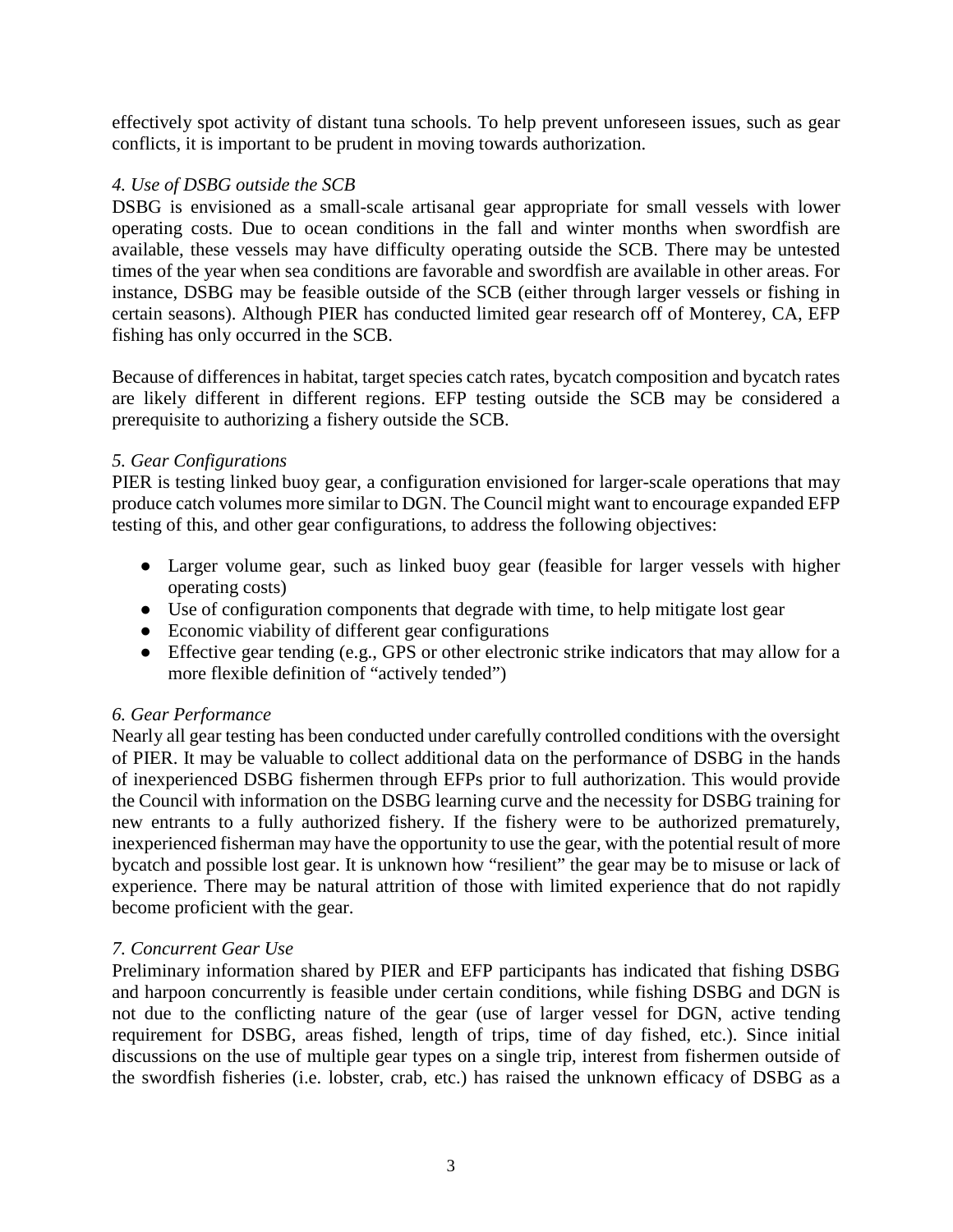compliment to these fisheries. Such an application would allow for fishermen in a broader area of the state to expand the range and market for a DSBG fishery.

#### *8. Economic considerations*

The March 2016 CDFW report [\(Agenda Item F.3.a, Supplemental CDFW Report\)](http://www.pcouncil.org/wp-content/uploads/2016/03/F3a_Sup_CDFW_Rpt_MAR2016BB.pdf) indicates that DSBG fish will likely only fill a 'niche' higher-price market resulting from eco-marketing and labeling efforts. This new market will be in addition to, and not likely replace, existing markets for fish taken with other gears.

Economic considerations include the cost of using the gear, catch per unit of effort and sale price for DSBG-caught swordfish in different conditions and locations*.*

As stated in the June 2016 HMSMT report on DSBG [\(Agenda Item D.5.a, Supplemental HMSMT](http://www.pcouncil.org/wp-content/uploads/2016/06/D5a_Sup_HMSMT_Rpt_DSBG_JUN2016BB.pdf)  [Report\)](http://www.pcouncil.org/wp-content/uploads/2016/06/D5a_Sup_HMSMT_Rpt_DSBG_JUN2016BB.pdf), there is substantial uncertainty about the volumes of marketable catch DSBG is capable of providing and the relationship between the volume of DSBG catch and price. Whether increased DSBG landings would result in price declines depends on both the volume of new supply over short time periods and the market's ability to absorb a large amount of additional catch (i.e. the short-run price elasticity of demand).

Collecting data on these variables could support an economic viability analysis of DSBG under different conditions.

#### **Incentives to Increase Participation in DSBG EFPs**

The HMSMT has identified two main incentives to encourage DSBG EFP participation. The first involves participants receiving a DSBG permit in a future authorized fishery, and the second addresses reducing the cost of EFP observer coverage. A simplified Council application process would also encourage submission of new EFP applications.

The permit incentive is premised on the Council authorizing a fishery with limited participation (i.e., establishing a limited entry permit). The number of submitted EFP applications may give the Council an indication of how much interest there is in participating in a DSBG fishery, helping to determine whether a limited entry permit is necessary. However, the promise of receiving a permit may artificially inflate the level of interest in the fishery. Identifying that actual EFP fishing effort, not simply holding an EFP, could be used to determine future priority for DSBG permits could be used as a means to prevent otherwise un-interested parties from submitting an EFP application.

To address the reduced observer cost incentive, the Council may want to task the HMSMT with developing criteria for deciding the appropriate coverage levels for all new DSBG EFPs. The Council may wish to consider a phased approach where new EFP participants begin with a higher level of observer coverage (unless previous experience under an existing EFP) which is then reduced as the participants gain DSBG experience and demonstrate competence with the gear.

The HMSMT discussed the idea of producing an "EFP application template" specific to DSBG to aid applicants in designing proposals that address the identified data gaps. Based on Council guidance at this meeting, the HMSMT could provide a draft template for consideration at the November Council meeting. In June 2016, the Council agreed to accept DSBG EFP applications at any Council meeting when HMS is on the agenda. This gives applicants up to four times per